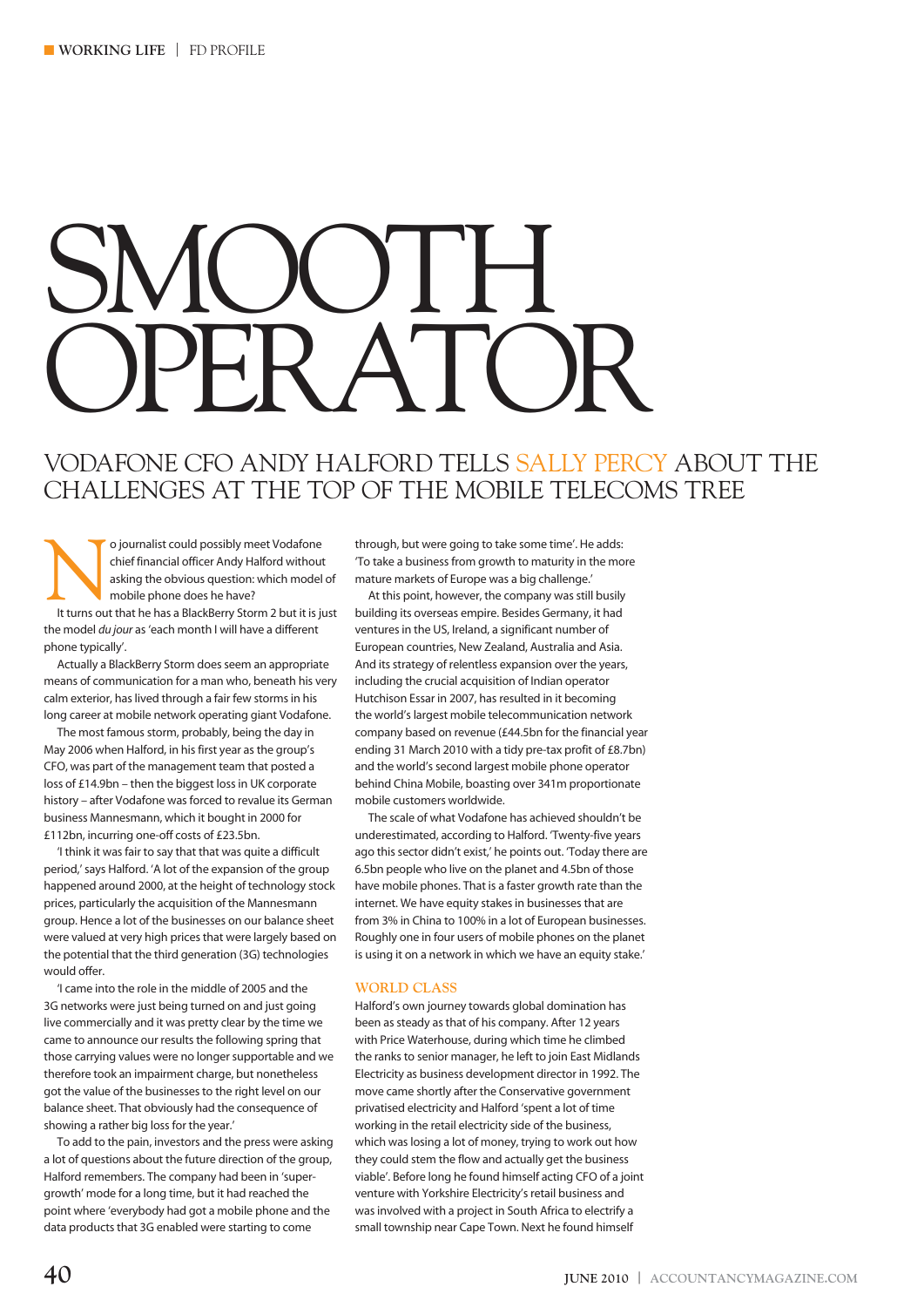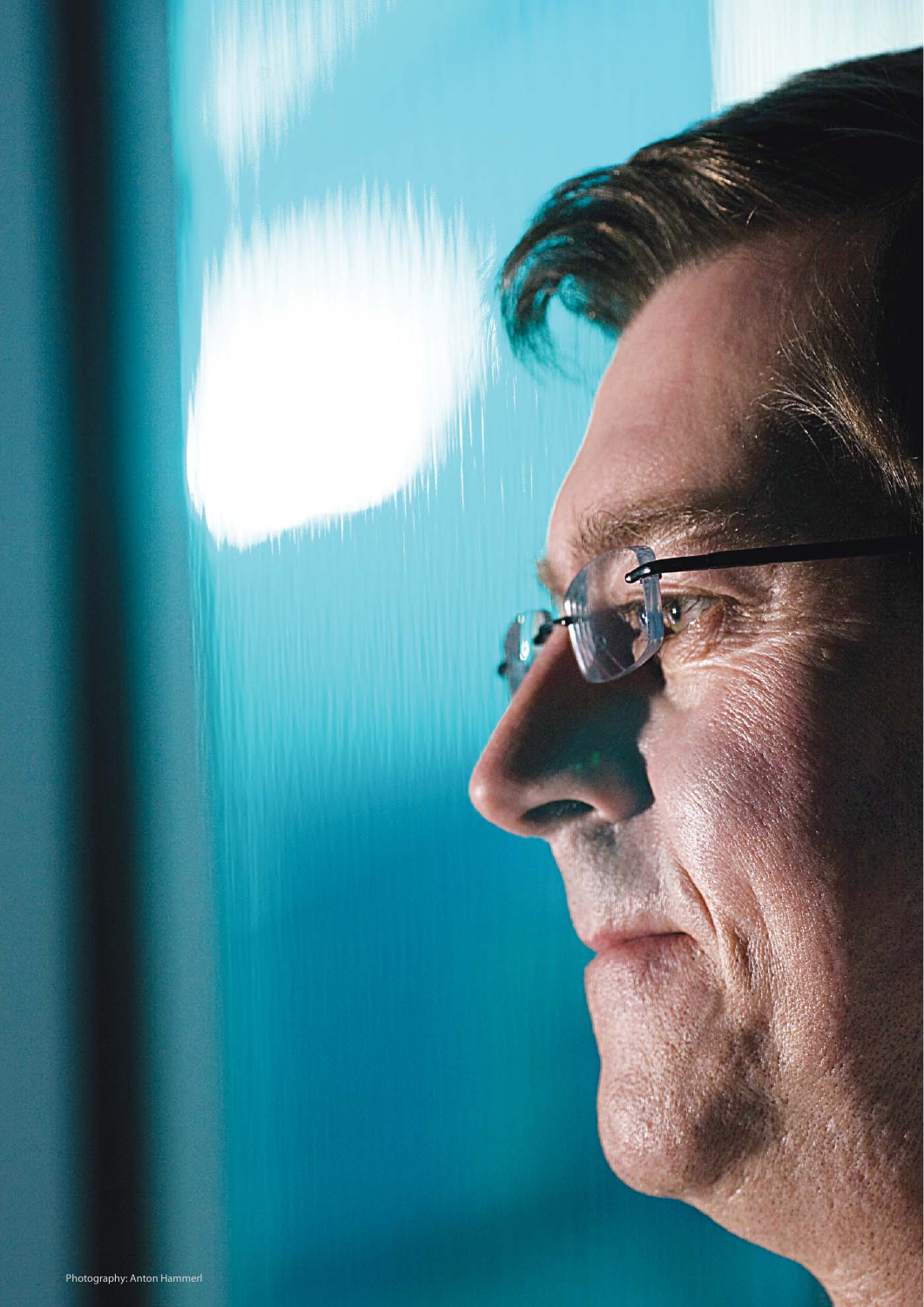# CV

**Who:** Andy Halford **When:** March 1959 **Where:** Buckinghamshire **Qualifications:** Bachelor's degree in industrial economics;  $ECA$ 

**Work:** Qualified with Price Waterhouse and worked through ranks to senior manager; business development director, group IT director, group finance director, East Midlands Electricity; UK finance director, finance director for Vodafone's Northern Europe, Middle East and Africa region; chief financial officer for Vodafone's US venture Verizon Wireless, chief financial officer, Vodafone.

**Life:** Photography; tennis; watching sport; DIY; family. **iPod:** Bruce Springsteen; Joan Armatrading; all sorts of music from many years ago.

installed as the company's IT director, a role he undertook for two-and-a-half years. 'It was a time when the whole sector was obligated to put in a common metering and billing system to go nationally,' Halford recalls. 'I agreed when I went into it that I had to have someone who worked with me who would be my mentor on the more technical side of it, but it was one of the most interesting things I have ever done. It wasn't just about IT, it was actually about launching some pretty major programmes to change the business.' East Midlands was sold to US group Dominion Resources and Halford stepped up to be East Midlands' CFO, a job he did for 15 months. Then East Midlands was sold to Powergen and he decided to move sector. The fast-moving nature of mobile telecoms appealed so he got in touch with Vodafone.

Halford started his career at Vodafone in January 1999, at a very exciting time. Over Christmas 1998, prepaid mobile phones had taken off massively in the UK and customer growth exceeded anything the company had expected. Meanwhile, Vodafone was expanding internationally and was about to embark on its purchase of US wireless service provider AirTouch, an acquisition it had completed by June. Halford had been recruited to act as CFO of Vodafone's UK business operation, but within three months he was CFO of the whole UK outfit. Nine months after that he got responsibility for the Middle East and Africa and then half of Northern Europe a further nine months after that. 'With hindsight, it was a very good time to join the company. If I could actually wind the clock back and think of a week to pick to join the group, I think I would actually still go back to the same week.'

In 2002, another important opportunity came his way. This was to take up the mantle of CFO of Verizon Wireless,

'Roughly one in four users of mobile phones on the planet is using it on a network in which we have an equity stake'

## IN FIGURES: ANDY **HALFORD**

**First salary:** £20 a week 'assembling Evel Knievel toy motorcycles on a production line' **Salary now:** £674,100 base salary and £650,089 bonus (*Source: 2009 annual report*) **Size of finance function:** 5,000 globally **Time in post:** 4 years, 11 months



now the US's largest mobile telecommunications network in which Vodafone has a 45% stake as part of a joint venture with US telecoms giant Verizon Communications. Again Halford's timing was spot on as over the next three years the business more than doubled in size. 'It is the biggest player in the US market today and it's got revenues that are about US\$25bn (£16.7bn) so it's hugely profitable and a very significant force in the telecoms sector in the US.'

But Halford got his most crucial break in 2004, when he learnt that Ken Hydon, the only CFO Vodafone had ever had, was set to retire. A selection process was undertaken to find Hydon's successor and Halford was duly chosen. He returned to the UK and took over in July 2005.

#### **THE HOME FRONT**

Vodafone is undoubtedly one of the great success stories of British corporate history, but the last few years have presented some challenges for a company that once seemed on a permanently upward trajectory.

In 2006, Vodafone turned its back on Carphone Warehouse, Europe's largest independent mobile phone retailer, and instead signed a deal with Phones4U that saw it become the operator's exclusive third party seller of monthly contract services. But when other network operators failed to follow suit and Vodafone instead lost out on market share, the company had to make an embarrassing volte-face, returning to Carphone Warehouse and agreeing a new deal for contracts in July 2009.

'The Carphone Warehouse situation was a clear decision that the business took to see whether we could help to restructure the retail side of mobile in the UK,' says Halford carefully. 'I think it is just an example of an initiative where commercially you try things and sometimes they work and sometimes they don't work.'

Then Vodafone failed in 2007 to negotiate an exclusive deal with Apple to sell the iconic iPhone in the UK, losing out to arch-rival  $O_2$ . The iPhone turned out to be the fastest-selling handset ever and by September 2009 Vodafone, along with the Orange network, had signed a deal to sell it, but the company had paid the price for its tardiness, with chief executive Vittorio Colao admitting that the operator had lost 159,000 customers in the quarter ending 30 June 2009 as a result of not selling the iPhone.

These strategic errors contributed to Vodafone losing its cherished position as the UK's market-leading mobile operator to  $O<sub>2</sub>$  last year. In April 2010 Orange UK merged with T-Mobile UK, a move that creates a giant operator with a 37% market share, bumping Vodafone down to third place.

Losing out on the top spot in the home market is clearly a sore point at Vodafone, but Halford is philosophical. 'Our target is to be number one or number two in all of our markets, and in the vast majority of them we are. Clearly if there is M&A activity that involves competitors that is not entirely within our control and the brand in the UK is still very strong. The challenge is to get back to a number one or a number two position over a period of time in the UK.'

### **ONWARDS AND UPWARDS**

Meanwhile Halford himself has been kept busy by the challenges of recession and of squeezing growth out of